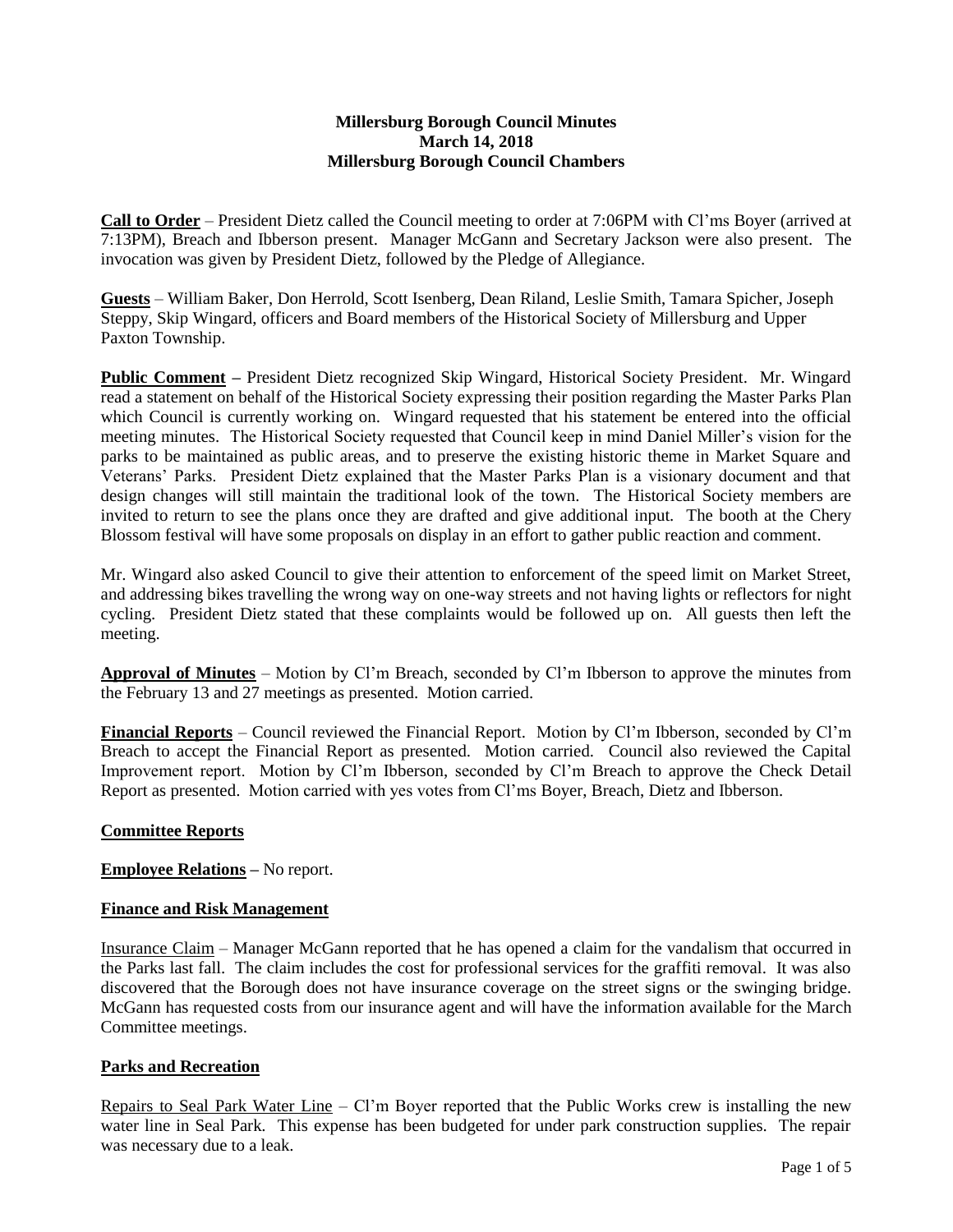Park Clean-Up **–** Manager McGann reported that students from the Millersburg Conservations Club worked in the parks today and will return again on May  $14<sup>th</sup>$  to do more clean-up.

Facility Use Agreement – Fireworks – Millersburg Fire Company No. 1 requests the use of Riverfront Park, River Street and MYO Park on July  $3<sup>rd</sup>$  from noon until midnight for a concert, festival and fireworks display. The rain date is July 13. It was recommended that the user fee be waived. The fireworks vendor's certificate of insurance has not been received yet. Motion by Cl'm Breach, seconded by Cl'm Boyer to approve the agreement with no user fee. Motion carried.

Facility Use Agreement – Catfish Tournament – Ken Miller and Keith Casey have requested the use of MYO Park on July 21-22 for a check-in and weigh-in station for a catfish tournament. The certificate of insurance requirement has been waived as well as the user fee. Participants are able to fish between Sunbury and Duncannon and would register and weigh-in at MYO Park. Motion by Cl'm Boyer, seconded by Cl'm to approve the agreement as presented. Motion carried.

2018 Ferry Boat Rates – Manager McGann reported that the Ferry Boat Association Board had to reschedule their meeting to March  $15<sup>th</sup>$ , so no proposed rates have been submitted yet.

Millersburg Area Authority Invoice – Council reviewed the invoice from Millersburg Area Authority for materials for the water line replacement at Seal Park. Motion by Cl'm Ibberson, seconded by Cl'm Breach to pay the invoice for \$1,926.55. Motion carried with yes votes from Cl'ms Boyer, Breach, Dietz and Ibberson.

Welcome Center Concession Stand Lease Advertisement – Council reviewed the draft legal notice and press release to advertise the availability of the Concession Stand. Motion by Cl'm Breach, seconded by Cl'm Ibberson to advertise the lease available for the Concession Stand from May 5 through October 31, 2018 two times in the Upper Dauphin Sentinel. Motion carried with yes votes from Cl'ms Boyer, Breach, Dietz and Ibberson. Council directed Manager McGann to also post the information of the Borough's Facebook page and website. President Dietz directed McGann to contact the Borough's Solicitor to ask what recourse the Borough has to collect from the 2017 renter.

## **Property**

ADM Logistics Invoice – Council reviewed the first invoice received for demolition of the former Millersburg Reamer building. Cl'm Boyer reported that the owner did asbestos remediation through a third party and can provide documentation of same. The debris was reportedly hauled to a Hegins landfill and the Borough may wish to request that documentation also. An underground oil tank was discovered. It is filled with water and will need to be pumped out. The anticipated cost for pumping is to be presented to Dauphin County for add-on approval and the Borough must photograph the tank once it has been removed. Motion by Cl'm Ibberson, seconded by Cl'm Boyer to approve forwarding the invoice for \$16,250 to Dauphin County for payment. Motion carried with yes votes from Cl'ms Boyer, Breach, Dietz and Ibberson. Cl'm Boyer directed Manager McGann to advise Dauphin County to pay the invoice expeditiously so as not to interrupt progress.

**Public Safety** – Cl'm Ibberson had nothing to report

Complaints from Guest **–** Council discussed Mr. Wingard's complaints. Regarding the speeding vehicles on Market Street, the Public Works crew will be painting the Accu-Trac lines this spring and Cl'm Ibberson will relay to Mayor Ibberson that the officers are to be advised of Mr. Wingard's comments. Regarding bike safety, Council discussed the possibilities of distributing information through the school via announcements or a flyer.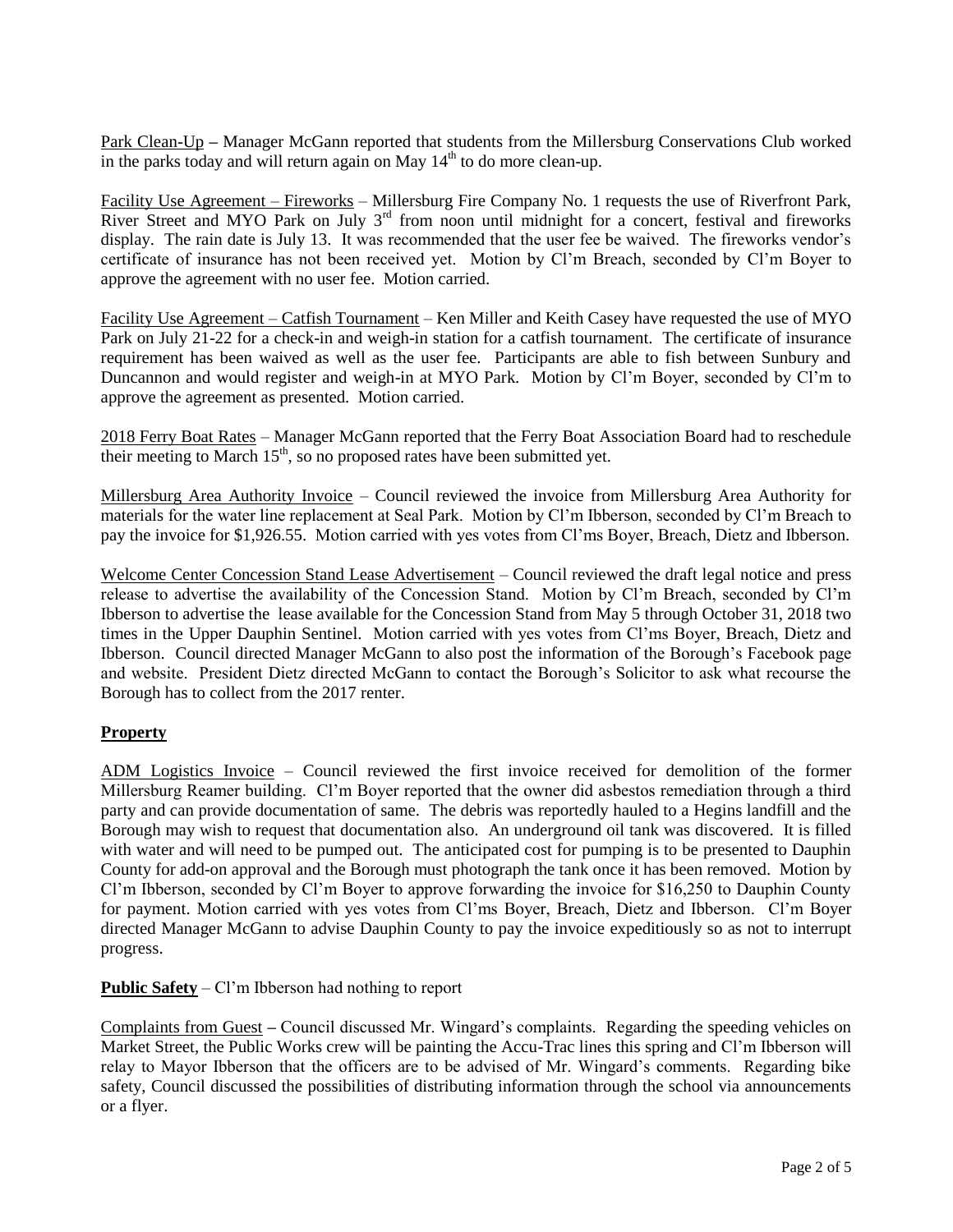Police Department Use of Naloxone – Council agreed that Cl'm Ibberson shall question Mayor Ibberson about the Borough police officers' training, carrying and use of NARCAN.

Action Plan for Active Shooter – Council agreed that Cl'm Ibberson shall relay to Mayor Ibberson that the Council directs the police to create a plan, take appropriate training and involve PA State Police for a school active shooter incident.

# **Streets**

Facility Use Request – Race 4 Grace 5K Glow Run – Grace United Methodist Church is requesting the use of Evelyn Drive and additional streets on May 12 from 7:00 to 10:00PM for a 5K Race. Manager McGann is working on the required PennDOT permit to close Route 25. The user fee would be waived; however there is a \$25 street closure fee. Motion by Cl'm Breach, seconded by Cl'm Ibberson to approve the agreement as presented. Motion carried.

Street Closure Permit – Council received Manager McGann's draft of the permit. Solicitor Kerwin has approved the document. Council directed Manager McGann to draft the related ordinance including penalties.

2018 Paving Project Legal Notice – Council reviewed the draft notice. The bid documents will be available electronically or hard copy for \$50. Motion by Cl'm Boyer, seconded by Cl'm Breach to approve placing the ad one time in the Upper Dauphin Sentinel. Motion carried with yes votes from Cl'ms Boyer, Breach, Dietz and Ibberson. Council directed Manager McGann to contact Erin Letavic to ask if advertisement on PennBid would be possible at no charge.

**Economic Development –** Cl'm Dietz had nothing to report.

Exploring PA Boroughs – Manager McGann reported that PCN will be in town on May 31 to film a segment on Millersburg Borough for their program, Exploring PA Boroughs.

**Mayor's Report –** February Police Department statistical reports were provided to all Cl'ms.

**Manager's Report** – Written report provided to all Cl'ms. Additionally, Manager McGann reported that two grants that the Council co-sponsored have been awarded. The swimming pool was awarded \$70,000 for a splash pad and the VFW Post was awarded \$37,049 for building upgrades. Council directed Manager McGann to contact the pool's representative to meet to discuss permitting procedures. Cl'm Boyer will be researching permit requirements.

## **Unfinished Business**

HRG Invoices – Council reviewed invoices for \$447.60 and \$1,157.00 related to the State Street Storm Sewer Relocation Project. Motion by Cl'm Boyer, seconded by Cl'm Ibberson to forward the invoices to Dauphin County for payment. Motion carried.

Borough Ordinance No. 1-18 Act 172 Volunteer Firefighter Tax Relief Legal Notice – Council reviewed the legal notice for Borough Ordinance No. 1-18 as well as the appeals section of the draft ordinance. Motion by Cl'm Breach, seconded by Cl'm Ibberson to approve the legal notice for publication in the Upper Dauphin Sentinel. Motion carried with yes votes from Cl'ms Boyer, Breach, Dietz and Ibberson. Council directed Manager McGann to forward the draft ordinance to both the Millersburg Fire Company and the Upper Paxton Township supervisors.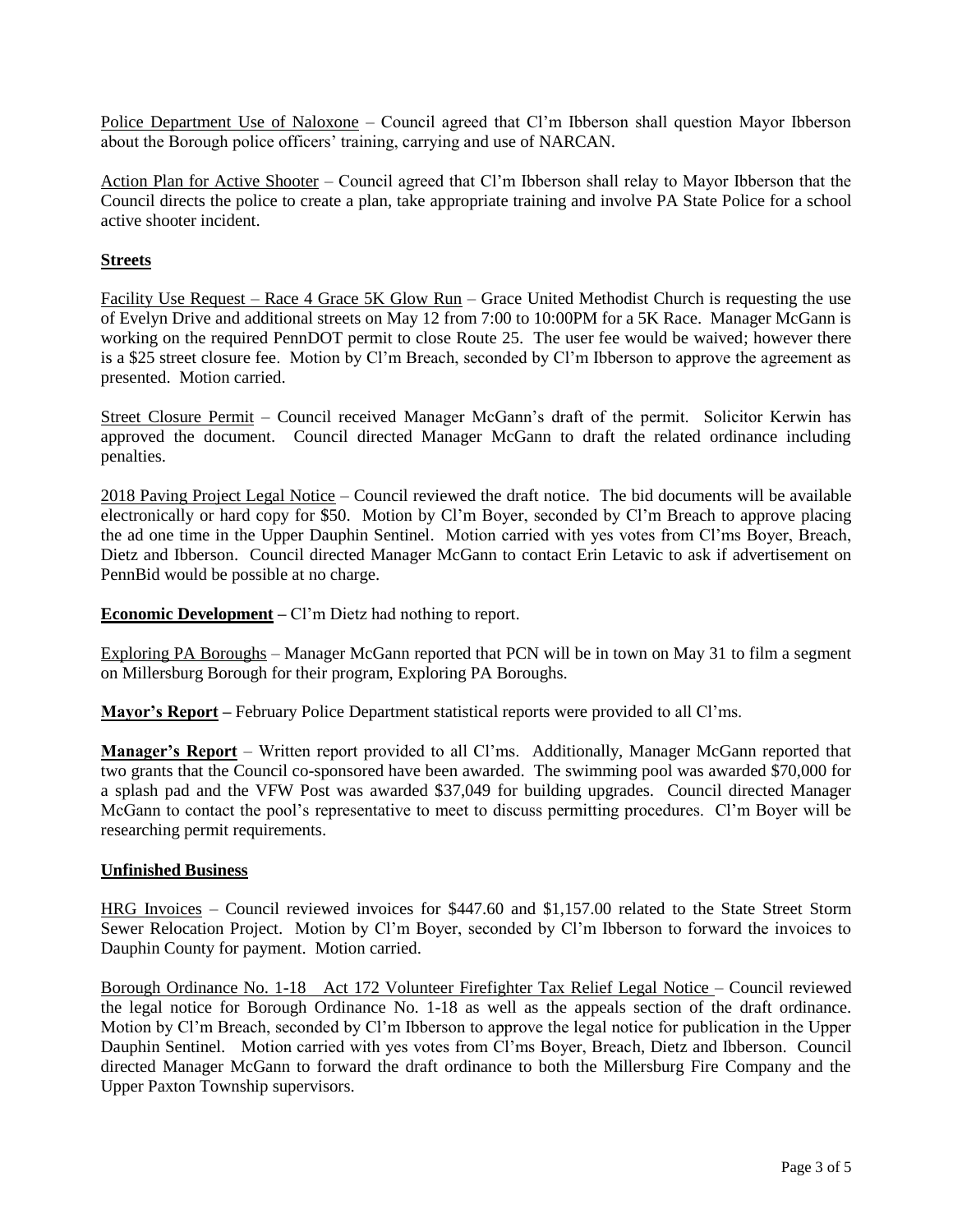## **New Business**

Borough Management Caucus Renewals – Jackson, McGann – Council reviewed the invoices for renewing Secretary Jackson's and Manager McGann's annual memberships in the PSAB Borough Management Caucus. Motion by Cl'm Breach, seconded by Cl'm Ibberson to renew both memberships and to pay the invoices. Motion carried with yes votes from Cl'ms Boyer, Breach, Dietz and Ibberson.

**Communications** – All communications were made available to Cl'ms. There was nothing requiring Council action.

HRG – CDBG-DR Storm Sewer Relocation Project – Council reviewed and discussed the written status update. Additionally, Manager McGann reported that there was a pre-construction meeting today. Manager McGann was directed to get a timeline for CDBG funding. McGann is pursuing disaster funding from the Lions Club at the national level. Council also directed McGann to announce that the project is beginning via a press release, Facebook and the Borough's website.

## **Organization Reports**

Upper Dauphin COG – February minutes were provided to all Cl'ms. President Dietz reported that the March meeting will be hosted by Berrysburg Borough.

Millersburg Planning Commission – Manager McGann reported that there was no meeting due to a lack of quorum and that he is working on the Commission's Annual Report to Council.

Millersburg Pool Association – No report.

Millersburg Fire Company – Cl'm Ibberson reported that the new officers are Jamie Etzweiler, President; Heather Alleman, Vice President; and Karen Heckert, Secretary. The Fire Company approved four new members. There is a current phone scam involving callers requesting money on the Fire Company's behalf.

Millersburg Area Authority – January and February minutes were provided to all Cl'ms.

Dauphin County Tax Collection Committee – Secretary Jackson reported that the Committee will meet later this month.

Millersburg Ferry Boat Association – Manager McGann reported that the Board will meet on March 15.

Dauphin Lebanon County Boroughs Association – President Dietz reported that the Association will meet in April.

Zoning Hearing Board – Manager McGann reported that there were no hearings held.

Upper Dauphin Industrial Development Authority – No report.

Millersburg Civil Service Commission – No report,

JMT (Master Parks Plan) – President Dietz reported that the next meeting will be on April 5 at 7:00PM.

Millersburg Borough Safety Committee – Manager McGann reported that there was no meeting.

Next Meeting – President Dietz announced that the next meeting will be on March 28<sup>th</sup>.